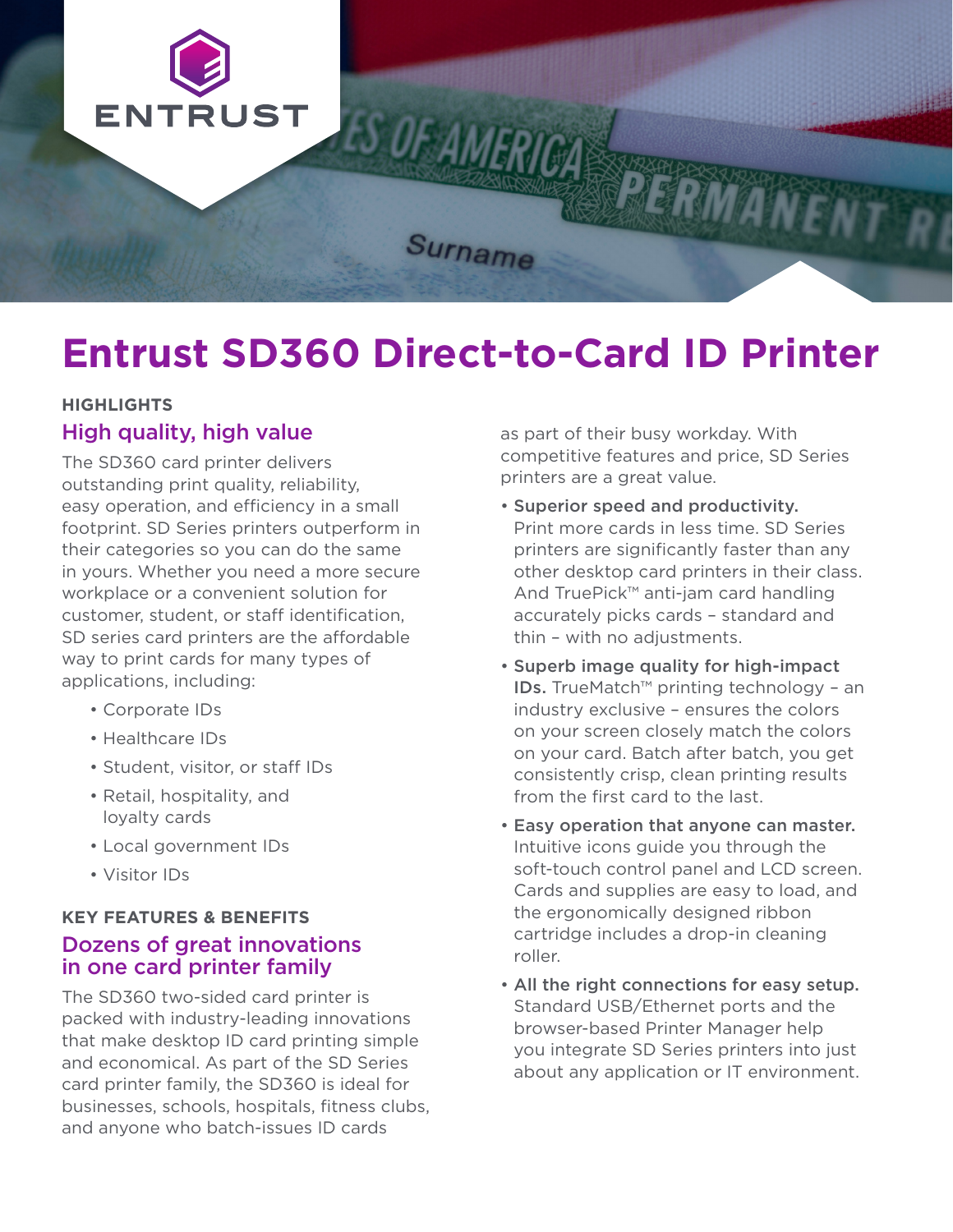### **STANDARD FEATURES AND SPECIFICATIONS**

| Print technology    | Direct-to-card dye-sublimation/resin thermal transfer                                                                                                                                                                                                                                        |
|---------------------|----------------------------------------------------------------------------------------------------------------------------------------------------------------------------------------------------------------------------------------------------------------------------------------------|
| Print capabilities  | One- or two-sided, edge-to-edge printing<br>Full-color and monochrome printing<br>Alphanumeric text, logos, and digitized signatures; 1D/2D bar code images<br>Printer pooling/sharing                                                                                                       |
| Print resolution    | 300 dots per inch, 256 shades per color panel                                                                                                                                                                                                                                                |
| Print speed**       | Full-color printing: up to 200 cards per hour, one-sided (YMCKT*); up to 155 cards per hour, two-sided (YMCKT-K*)<br>Monochrome: up to 830 cards per hour, one-sided (black HQ*)                                                                                                             |
| Card capacity       | Automatic feed: 100-card input for 0.030 in. (0.76 mm) cards; 25-card output standard                                                                                                                                                                                                        |
| Physical dimensions | L 21.2 in. x W 6.9 in. x H 8.8 in. (53.9 cm x 17.5 cm x 22.4 cm)                                                                                                                                                                                                                             |
| Weight              | 12.0 lbs (5.4 kg) (depending on options)                                                                                                                                                                                                                                                     |
| Connectivity        | Bidirectional USB 2.0 high speed; Ethernet 10 Base-T/100-Base-TX (with activity light)                                                                                                                                                                                                       |
| Warranties          | For India and South Asia, 18-month standard warranty; 12-month printhead warranty (no pass restrictions).<br>For all other regions 36-month standard depot warranty; 36-month printhead warranty (no pass restrictions).<br>Full warranty details can be found in printer documentation kit. |

#### **PRINTER OPTIONS**

| Magnetic stripe encoding      | Field upgradable<br>ISO 7811 three-track option (high- and low-coercivity)<br>JIS Type II single-track option<br>Support for standard and custom data formats                                                                                                                                                                                                                                                                                                                                                                                                                                                                                                                                                                                                                                                                                                                                         |
|-------------------------------|-------------------------------------------------------------------------------------------------------------------------------------------------------------------------------------------------------------------------------------------------------------------------------------------------------------------------------------------------------------------------------------------------------------------------------------------------------------------------------------------------------------------------------------------------------------------------------------------------------------------------------------------------------------------------------------------------------------------------------------------------------------------------------------------------------------------------------------------------------------------------------------------------------|
| Smart card<br>personalization | <b>Factory options</b><br>Single-wire contact/contactless all-in-one encoder (read/write) for MIFARE, ISO7816, ISO14443 A/B, ISO15693,<br>ISO FeliCa, DESFire.<br>Two-wire contact/contactless all-in-one encoder (read/write) for MIFARE/DESFire, ISO7816, ISO14443, A/B<br>Field upgradable options<br>Single-wire contact/contactless all-in-one encoder (read/write) for MIFARE, ISO7816,<br>ISO14443 A/B, ISO15693, ISO FeliCa, DESFire.<br>Two-wire contact/contactless all-in-one encoder (read/write) for MIFARE/DESFire, ISO7816, ISO14443, A/B<br>iCLASS® by HID, read/write encoder or read-only<br>PC Prox by HID, read-only<br>Third-party OEM smart card option-ready (for contactless readers only - encoder not included)<br>Third-party OEM smart card option-ready (for contact readers only - encoder not included)<br>Supports the personalization of EMV level 1 compliant cards |
| OpenCard***                   | Factory only option<br>Supports one- or two-sided printing<br>Full-color and monochrome printing<br>Front exception card slot supported<br>Supports legacy OpenCard formats<br>Ethernet or USB                                                                                                                                                                                                                                                                                                                                                                                                                                                                                                                                                                                                                                                                                                        |
| End-user upgradable options   | Extended 200-card input hopper<br>Extended 100-card output hopper<br>KL-style security lock for printer                                                                                                                                                                                                                                                                                                                                                                                                                                                                                                                                                                                                                                                                                                                                                                                               |

\*Ribbon type and number of panels; Y=Yellow, M=Magenta, C=Cyan, K=Black, T=Inline Topcoat, HQ=High Quality, F = Fluorescent.

\*\*Print speeds will vary depending on ribbon type used and image being printed.

\*\*\*OpenCard printer not available in the North America Region.

Note: Specifications subject to change without notice.